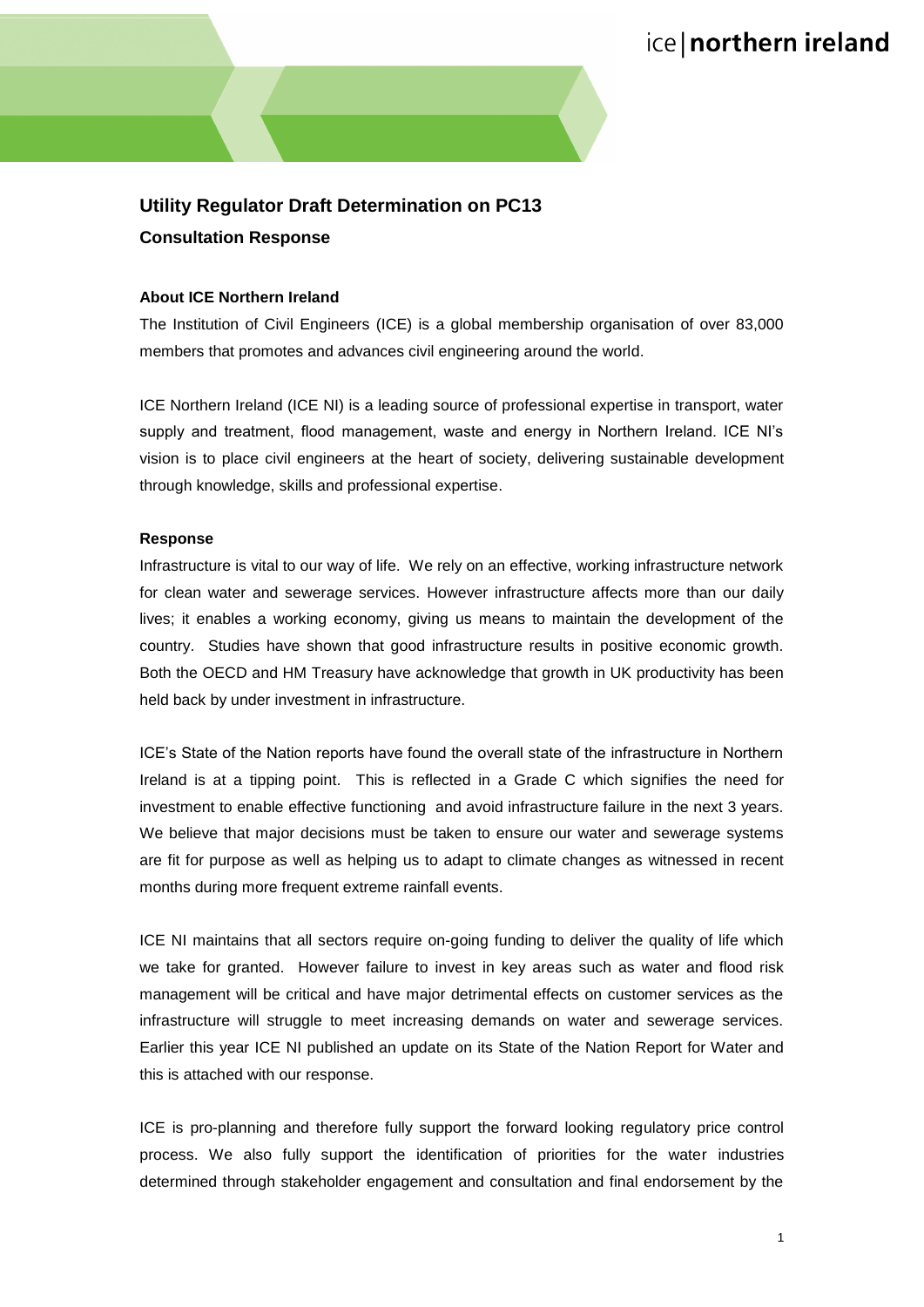## ice | northern ireland

Assembly. Having followed such a robust and inclusive process we then view it as a significant shortfall for the regulatory price control contract to be breached by its dependency on a Government subsidy due to its classification as a Non Departmental Public Body (NDPB).

In the following sections of our response we comment more specifically on the Price Control 2013 to 2015 (PC13) draft determination consultation.

We acknowledge that NI Water has been subject to Economic Regulation since 2007 and that this is the second price control it will be subjected to. Our comments in relation to the PC13 Price Control draft determination focus on :-

- i. **Capital Investment** The level and strategic focus of capital investment provided and how this is arrived at;
- ii. **Operational Efficiency Gap** The need to reduce the significant operational efficiency gap to release inefficient spending as quickly as possible;
- iii. **Resolve Funding for the Water Industry** With reference to our State of the Nation Report on Water published in 2012, the need to introduce domestic water charges both to secure a revenue stream for NI Water and to educate consumers of the value of water and to encourage its efficient use.

#### **Capital Investment**

It is our understanding that the level of capital investment made available to NI Water is advised in advance of the company submitting its Business Plan to the Utility Regulator and does not therefore reflect an assessment of infrastructure needs, strategic outcomes or identified risks. We see this as a significant shortfall in the process. We are however aware that the Department for Regional Development is progressing a Long Term Water Strategy to inform future investment decisions and in particular inform the Utility Regulator's longer term 6 year price control 2015 to 2021. We support and emphasise the importance of this approach and the Utility Regulator's intention to require NI Water to set out its strategic objectives and obligations, identifying risks (such as infraction; interruptions to service etc ) associated with various levels of capital investment.

A concern from the current NDPB classification of NI Water, inhibiting the company from taking a strategic approach is its current requirement to operate within one year budgets, which are subject to change in year. We understand that during PC10 some £50m was withdrawn from the company which delayed planned work at Waste Water Treatment works, which in turn impacted on industries ability to implement planned expansion together with a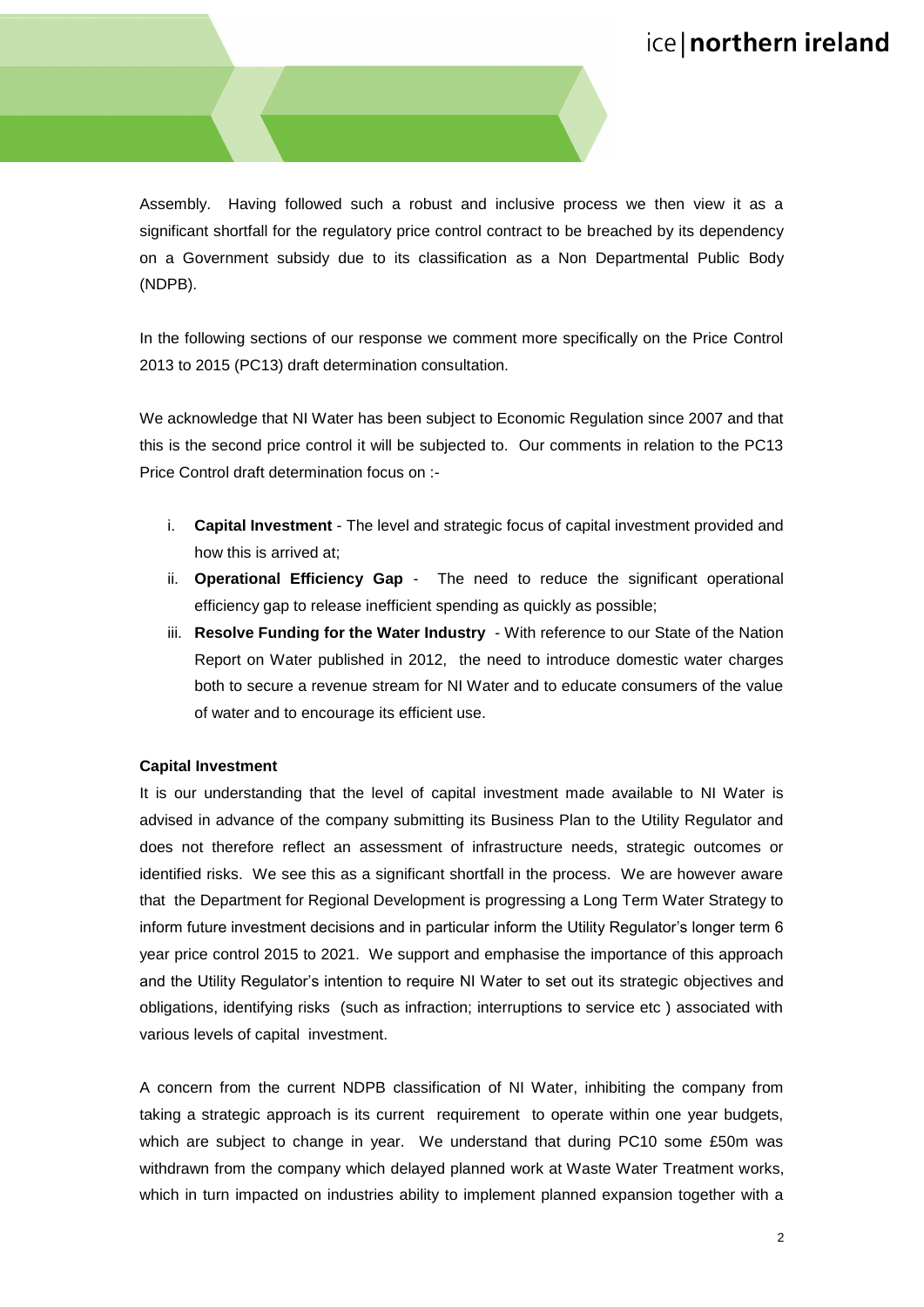### ice | northern ireland

significant reduction in the addressing of unsatisfactory intermittent discharges potentially leading to pollution incidents. This is a significant concern if not addressed for the next longer term Price Control 2015 to 2021 which we understand will be focused on compliance with the Water Framework Directive together with addressing potential implications from more extreme and frequent weather events.

From a wider economy and infrastructure perspective, the loss of capital investment is a lost opportunity to build resilience in essential infrastructure and to boost economic recovery and sustain jobs in the short term as investment in construction in NI creates around 28.5 jobs for every £1m spent.

#### **Operational Efficiency Gap**

We acknowledge the 38% operational efficiency gap between NI Water and the frontier English, Welsh and Scottish water companies as reported in your PC13 Draft Determination but query why the benchmarking is undertaken against such high level performance. We understand that this level of inefficiency existed in all other UK Water Companies prior to their re-organisation – Privatisation in the case of the English and Welsh companies and the creation of a statutory corporation in the case of Scottish Water.

We understand that NI Water's current hybrid status, operating as both a Non-Department Public Body and as a Government Owned Company is cited as an inhibitor to the rate at which these efficiencies can be delivered. If this is the case, it is imperative that action is taken to resolve the governance issues so that no reasons can be cited for not delivering the required efficiencies. In addition it appears that the pace of change which is stipulated (60% efficiency saving) is overly onerous during a 3 year period, given that mainland UK companies have a five year price control period.

An important aspect we note is that the efficiencies delivered by other UK water companies have not resulted in poorer services, quite the contrary with a marked improvement in the regulator's overall performance score being delivered. It is important that this is the case for NI Water and we note the good progress which NI Water made during the regulator's first price control 2010 to 2013 where they outperformed efficiency targets and improved its overall performance score from 131 to 184.

Again the delivery of these inefficiencies and the redeployment of funds into other public sector areas or into infrastructure projects will assist in these stressed economic times where government funding is strained. We also wonder if a similar savings could be delivered by other public sector agencies.